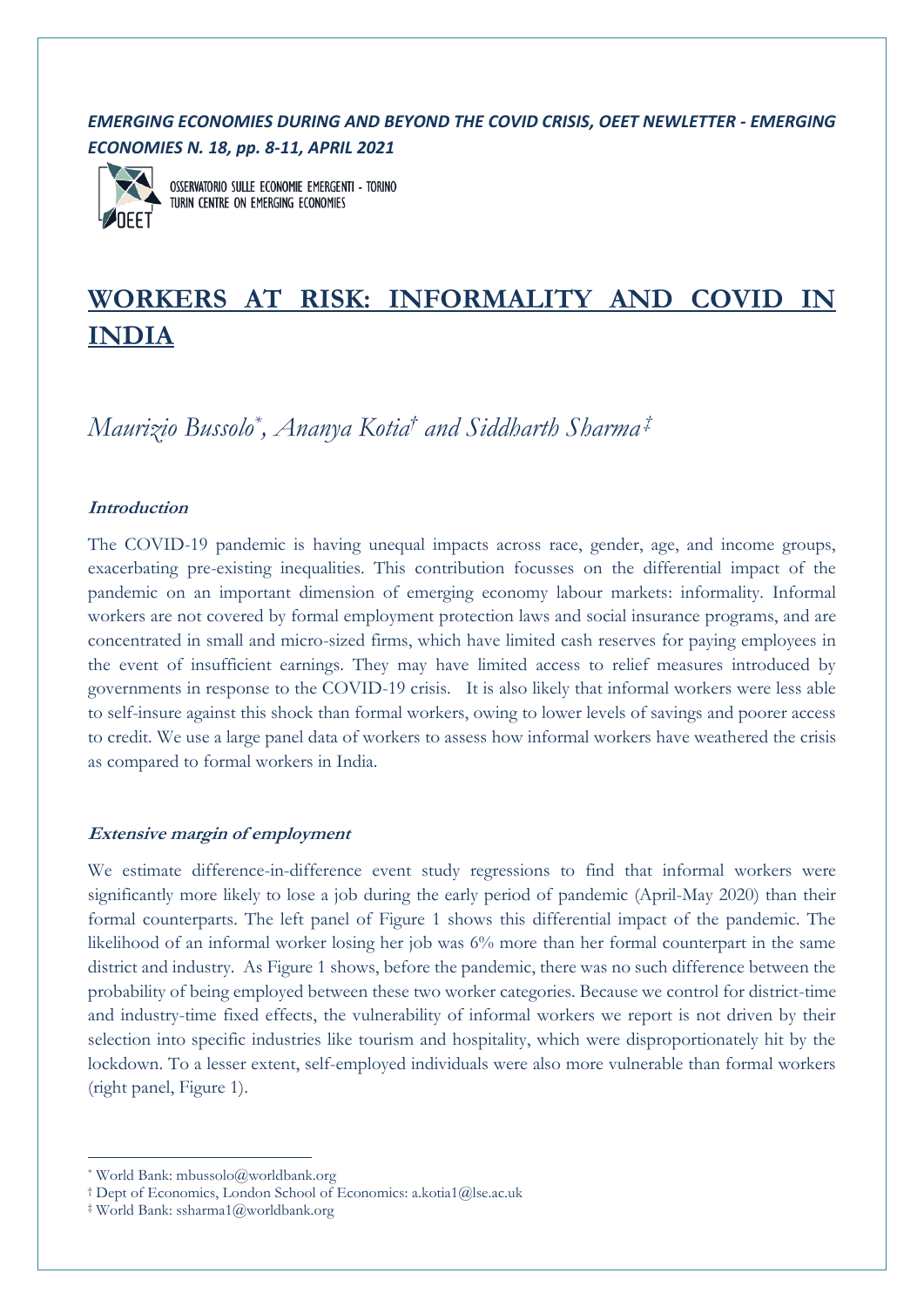

**Figure 1. Employment probability of informal and self-employed compared to formal workers**

#### **Labor market churning among the employed**

The gap in employment outcomes between formal and informal workers was short-lived. By June 2020, there was no difference in the probability of employment between the two categories of workers. This quick "recovery" can also be seen in the country's headline unemployment rate, which nearly returned to its pre-pandemic levels of 8-9%, after having risen by threefold in April-May 2020.

Figure 2 shows that these aggregate flows towards unemployment and outside the labour force (OLF) mask considerable churning in India's labour market, which has continued well beyond April 2020. As compared to pre-pandemic transitions (August-December 2019), there was a strikingly large outflow of jobs from the formal sector into informality and self-employment during the early pandemic phase (December 2019-April 2020). This outflow from formal jobs has continued steadily, even as lockdowns were eased in the late pandemic phase (April-August 2020). Moreover, new jobs during the "recovery" have almost entirely come from the informal or self-employed sectors.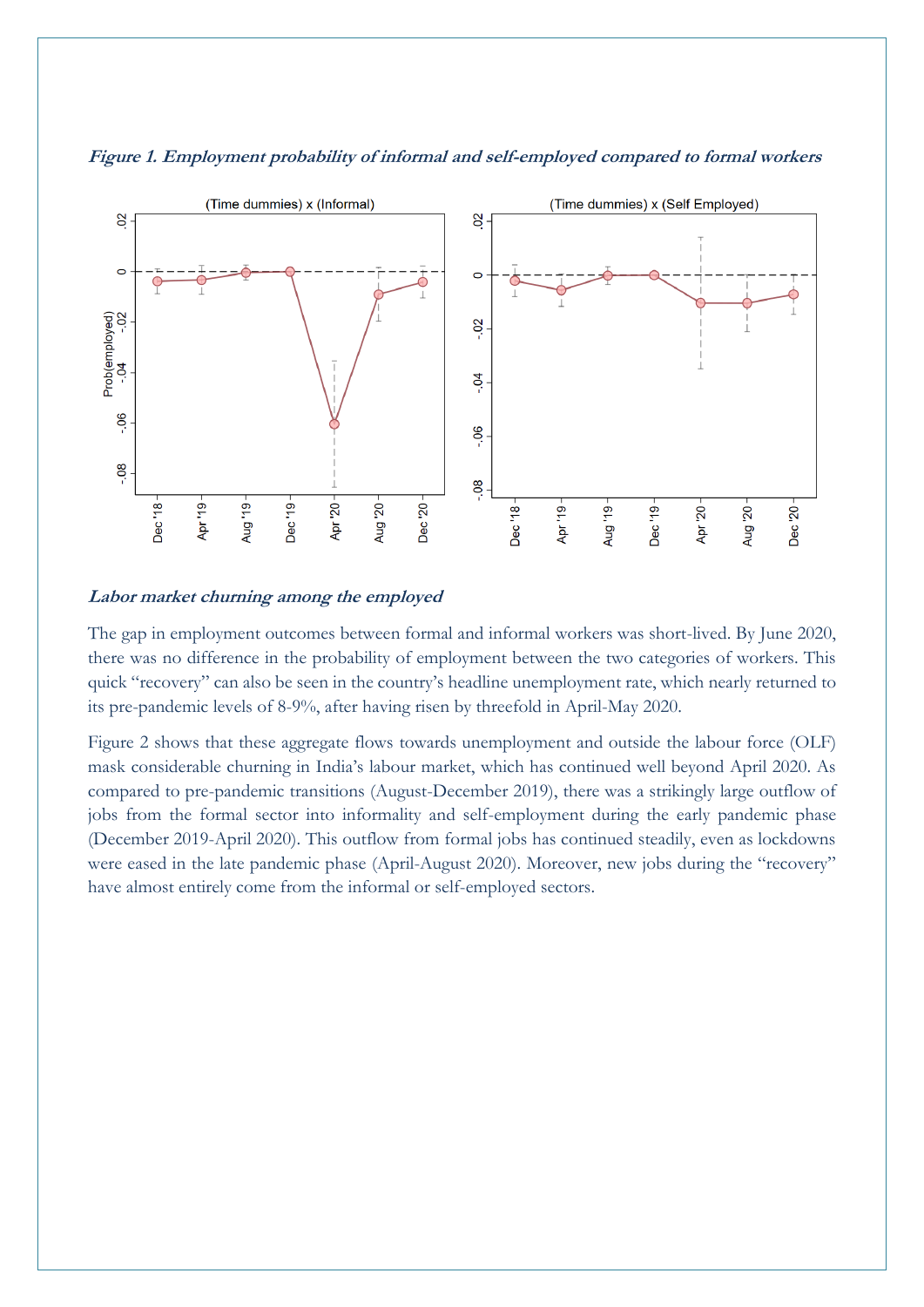

### **Figure 2. Labour market churning: Comparison of employment probability**

Therefore, even though aggregate unemployment figures seem to have recovered to their pre-pandemic levels, persistent churning in the labour market has deteriorated the average quality of jobs in India.

#### **Welfare**

Like employment, there is a large overall negative impact on per-capita household income, with an additional penalty for informal workers (Figure 3, left panel). However, in contrast to employment, incomes of informal households recovered faster than those of formal workers: controlling for districtwave and industry-wave fixed effects, the estimated informal-formal income difference in June, July and August 2020 (relative to February 2020) is positive and statistically significant. In other words, their income level relative to formal workers had improved from its pre-COVID baseline.

Interestingly, despite larger initial income losses, informal workers are able to better protect their consumption relative to their formal counterparts (Figure 3, right panel). Understanding what is behind this puzzle of the differential trajectories of consumption and income is relevant for policymaking. This apparent puzzle may disappear if consumption were considered in real rather than nominal terms. There is some evidence that, due to pandemic related disruptions, food prices increased more than prices for other goods and given the fact that poorer, informal households purchase a larger share of food their welfare impact vis-à-vis that of formal households may have been worse than that suggested by considering nominal consumption. Another possible explanation of this puzzle is that it is due to forced saving of the formal households who were prevented, relatively more than informal households, from consuming certain goods and services due to the lockdown. In this case, we would expect a relatively rapid recovery of consumption demand among richer households in the coming year.

**Figure 3. Per capita income and consumption of informal compared to formal workers**